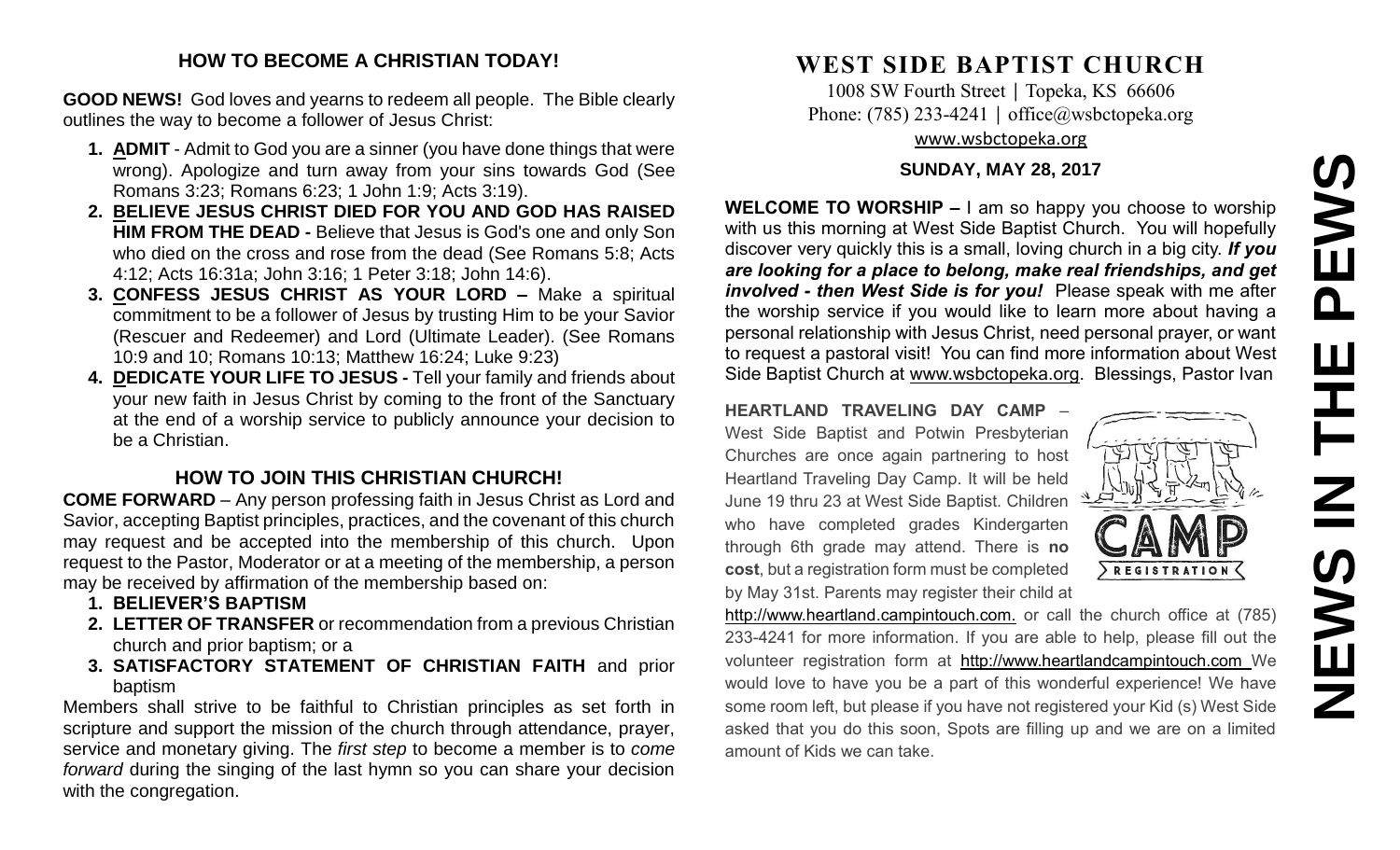## **WEEKLY CALENDAR**

#### **SUNDAY, TODAY**

9:15 am Sunday School 10:30 am Worship (S) 4:00 pm Bible Study – Book of Isaiah (HH)

#### **MONDAY, MAY 29 OFFICE CLOSED**

 9:00 – 11:00 am Baby Closet Ministry 6:00 pm Capital City Men's Chorus (FH)

#### **TUESDAY, May 30**

#### **WEDNESDAY, May 31**

 10:30 am Bible Study (HH) 5:00 – 7:00 pm Baby Closet Ministry 6:00 pm Choir Practice (S)

**THURSDAY, JUNE 1** 1:00 – 3:00 pm Baby Closet

**FRIDAY, JUNE 2**

## **SATURDAY, JUNE 3**

 10:30 am Financial Peace 1:00 pm Worship Team Practice (S)

#### **SUNDAY, JUNE 4**

 9:15 am Sunday School 10:30 am Worship

## **No Bible Studies after May 31, we are taking the summer off.**

**Lynda will be on vacation the week of June 12-16. If you are in need of help with registering for heartland, please see me the week of June 5-9.** 

 **IN OUR THOUGHTS AND PRAYERS**

Trena Ansell – hip replacement Mark Arnold (Alice and Clarence Payne's brother-in-law) In Remission \*Jane Baker – Healing for health concerns Albert Carpenter – Healing for health issues (Harry and Pat's son) Bradley Carpenter – Healing for liver (Harry and Pat's grandson) Susan Carpenter – Healing (Harry and Pat's daughter in law) \*June Cunningham – Healing for health concerns Zaylee Fortson – Healing for leukemia (age 8) in Superior, Montana. Grace Hart – Healing for health concerns (Janet Nyfeler's mother) Jack & Amanda Hilbert – Pregnancy (Almira's Granddaughter) \*Russ Hunter – Healing for health issues (Fran's husband) \*Alice Kieffer – Healing for health concerns and on oxygen Karen Kirby – Healing for health concerns \*Reginald Kirby – Healing for health concerns Larry Kramer – nieces' husband Brian has cancer \*Etta Landis – Healing for health concerns (Legend at Capital Ridge) Ernie Longstaff – For quick recovery \*Madeleine Martinson – Healing for health concerns \*Mae Martin – Healing for health concerns Josiah Matlock – Healing for leukemia (Candace Calloway's daughter) Nancy May – Healing for health concerns Marie Merrifield – fell and broke some ribs Don Morris – For quick recovery Ken Paslay – Diabetes issues Sonny Payne – Healing for health concerns (Clarence Payne's brother) \*Juanita Plankinton – Healing for health concerns Roxie – Healing health concerns (Molly Morris' sister/b-i-l) Jill Roesler – Healing for health concerns Colleen Smith – Brother Mike has mass on the throat having it checked out \*Hazel Smith-Tindall – Healing for health concerns \*Paul Snickles – Healing for health concerns Keith Springer – Healing (Marianne Spano's brother) Lola Zab – Healing (Marianne Spano's sister)

*\*Homebound*